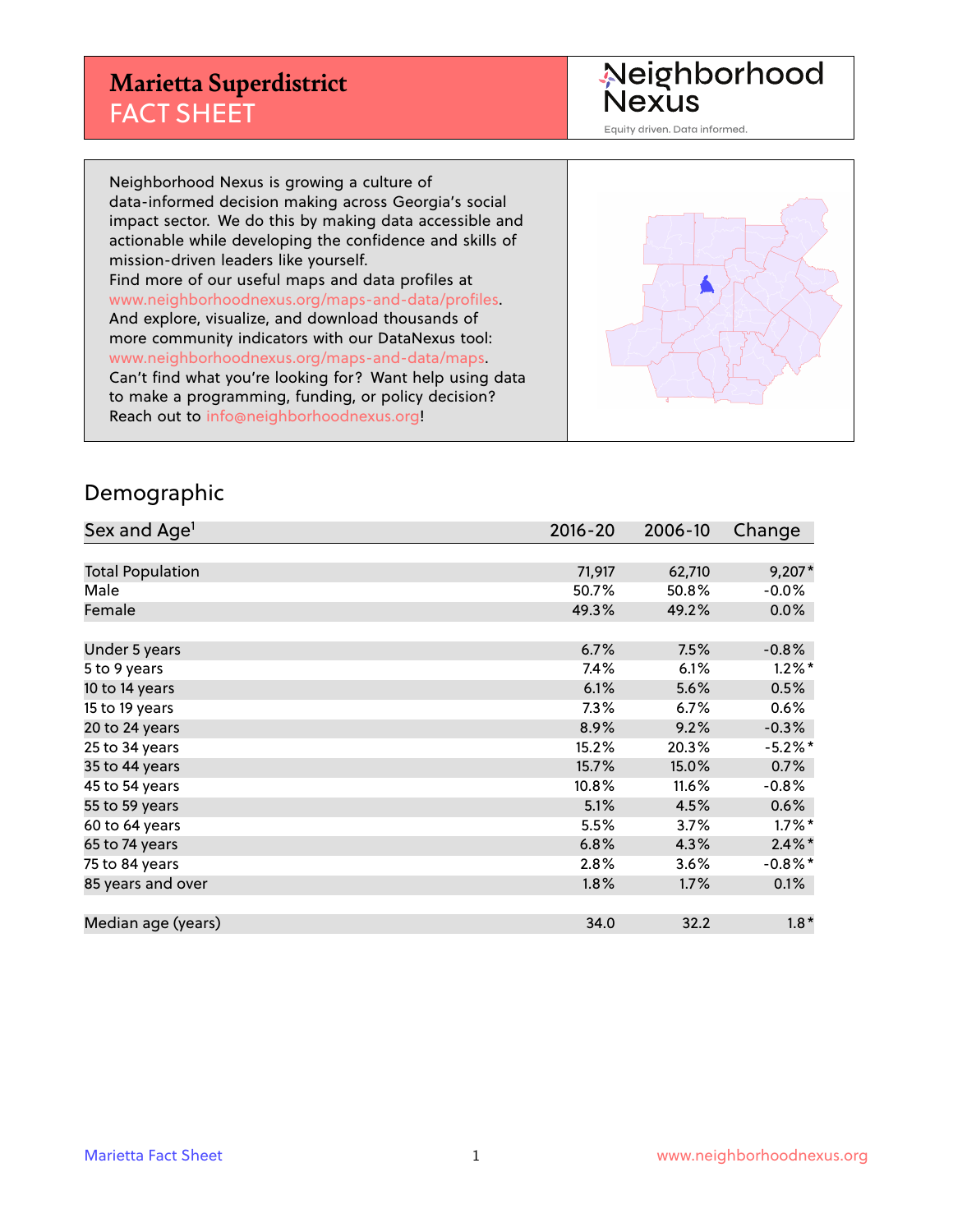# Demographic, continued...

| Race <sup>2</sup>                                            | $2016 - 20$ | 2006-10 | Change     |
|--------------------------------------------------------------|-------------|---------|------------|
| <b>Total population</b>                                      | 71,917      | 62,710  | $9,207*$   |
| One race                                                     | 95.5%       | 98.4%   | $-2.9\%$ * |
| White                                                        | 48.5%       | 55.7%   | $-7.3\%$ * |
| <b>Black or African American</b>                             | 29.8%       | 28.2%   | 1.7%       |
| American Indian and Alaska Native                            | 0.5%        | 0.2%    | 0.3%       |
| Asian                                                        | 4.1%        | 3.1%    | 1.1%       |
| Native Hawaiian and Other Pacific Islander                   | 0.0%        | 0.1%    | $-0.1%$    |
| Some other race                                              | 12.6%       | 11.1%   | 1.5%       |
| Two or more races                                            | 4.5%        | 1.6%    | $2.9\%$ *  |
| Race alone or in combination with other race(s) <sup>3</sup> | $2016 - 20$ | 2006-10 | Change     |
|                                                              |             |         |            |
| <b>Total population</b>                                      | 71,917      | 62,710  | $9,207*$   |
| White                                                        | 52.5%       | 57.1%   | $-4.7%$ *  |
| <b>Black or African American</b>                             | 33.1%       | 28.8%   | $4.2\%$ *  |
| American Indian and Alaska Native                            | 0.8%        | 0.6%    | 0.2%       |
| Asian                                                        | 4.5%        | 3.3%    | $1.2\%$ *  |
| Native Hawaiian and Other Pacific Islander                   | 0.2%        | 0.1%    | 0.1%       |
| Some other race                                              | 14.0%       | 11.7%   | 2.3%       |
|                                                              |             |         |            |
| Hispanic or Latino and Race <sup>4</sup>                     | $2016 - 20$ | 2006-10 | Change     |
| <b>Total population</b>                                      | 71,917      | 62,710  | $9,207*$   |
| Hispanic or Latino (of any race)                             | 25.8%       | 23.8%   | 2.0%       |
| Not Hispanic or Latino                                       | 74.2%       | 76.2%   | $-2.0\%$ * |
| White alone                                                  | 36.8%       | 43.6%   | $-6.8\%$ * |
| Black or African American alone                              | 29.4%       | 27.9%   | 1.5%       |
| American Indian and Alaska Native alone                      | 0.1%        | 0.1%    | $-0.1%$    |
| Asian alone                                                  | 4.1%        | 3.1%    | 1.1%       |
| Native Hawaiian and Other Pacific Islander alone             | 0.0%        | 0.1%    | $-0.1%$    |
| Some other race alone                                        | 0.8%        | 0.4%    | 0.4%       |
| Two or more races                                            | 3.0%        | 1.0%    | $2.0\%$ *  |
| U.S. Citizenship Status <sup>5</sup>                         | $2016 - 20$ | 2006-10 | Change     |
|                                                              |             |         |            |
| Foreign-born population                                      | 14,277      | 14,387  | $-110$     |
| Naturalized U.S. citizen                                     | 30.0%       | 18.5%   | 11.5%*     |
| Not a U.S. citizen                                           | 70.0%       | 81.5%   | $-11.5%$   |
|                                                              |             |         |            |
| Citizen, Voting Age Population <sup>6</sup>                  | $2016 - 20$ | 2006-10 | Change     |
| Citizen, 18 and over population                              | 45,628      | 38,445  | $7,183*$   |
| Male                                                         | 49.1%       | 47.0%   | 2.1%       |
| Female                                                       | 50.9%       | 53.0%   | $-2.1%$    |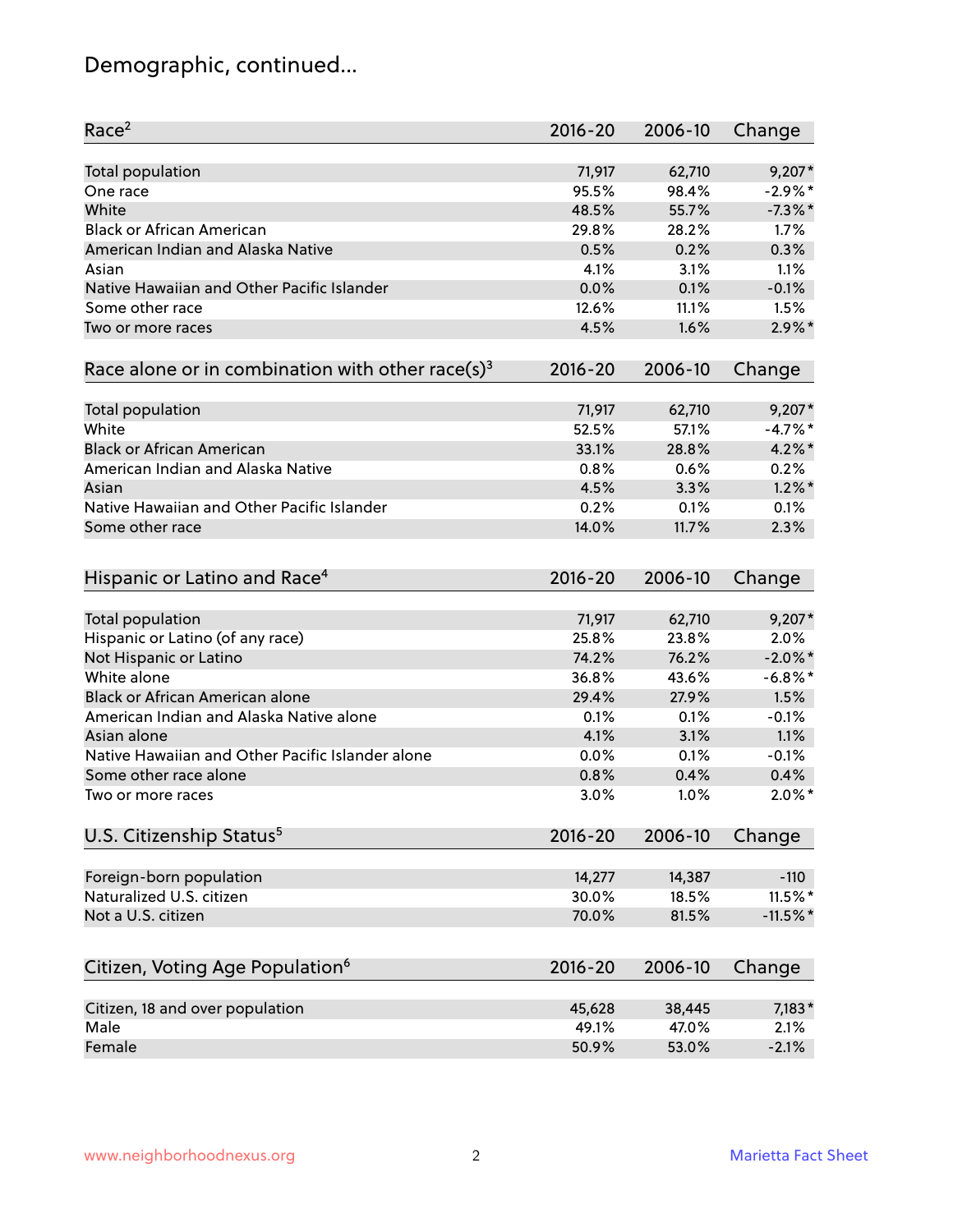#### Economic

| Income <sup>7</sup>                                 | 2016-20 | 2006-10 | Change     |
|-----------------------------------------------------|---------|---------|------------|
|                                                     |         |         |            |
| All households                                      | 26,321  | 23,678  | $2,643*$   |
| Less than \$10,000                                  | 7.2%    | 7.5%    | $-0.3%$    |
| \$10,000 to \$14,999                                | 4.5%    | 6.9%    | $-2.4\%$ * |
| \$15,000 to \$24,999                                | 8.6%    | 11.0%   | $-2.4%$    |
| \$25,000 to \$34,999                                | 9.8%    | 13.1%   | $-3.4\%$ * |
| \$35,000 to \$49,999                                | 13.8%   | 15.9%   | $-2.1%$    |
| \$50,000 to \$74,999                                | 16.3%   | 19.8%   | $-3.5%$ *  |
| \$75,000 to \$99,999                                | 13.4%   | 10.3%   | $3.1\%$ *  |
| \$100,000 to \$149,999                              | 12.4%   | 8.5%    | 4.0%*      |
| \$150,000 to \$199,999                              | 5.9%    | 4.3%    | $1.6\%$ *  |
| \$200,000 or more                                   | 8.1%    | 2.7%    | $5.4\%$ *  |
| Median household income (dollars)                   | 59,911  | 45,965  | 13,946*    |
| Mean household income (dollars)                     | 82,335  | 60,183  | $22,152*$  |
| With earnings                                       | 83.1%   | 84.9%   | $-1.8%$    |
| Mean earnings (dollars)                             | 82,657  | 59,808  | 22,849*    |
| <b>With Social Security</b>                         | 25.0%   | 20.2%   | 4.8%*      |
| Mean Social Security income (dollars)               | 18,710  | 15,064  | 3,646*     |
| With retirement income                              | 14.0%   | 12.7%   | 1.3%       |
| Mean retirement income (dollars)                    | 26,791  | 22,215  | 4,576*     |
| With Supplemental Security Income                   | 3.4%    | 2.1%    | $1.3\%$ *  |
| Mean Supplemental Security Income (dollars)         | 5,256   | 6,561   | $-1,305$   |
| With cash public assistance income                  | 0.9%    | 1.0%    | $-0.1%$    |
| Mean cash public assistance income (dollars)        | 853     | 2,505   | $-1,651$   |
| With Food Stamp/SNAP benefits in the past 12 months | 11.5%   | 8.4%    | $3.1\%$ *  |
|                                                     |         |         |            |
| Families                                            | 15,236  | 13,782  | $1,454*$   |
| Less than \$10,000                                  | 4.2%    | 6.3%    | $-2.1%$    |
| \$10,000 to \$14,999                                | 2.3%    | 6.4%    | $-4.1\%$ * |
| \$15,000 to \$24,999                                | 4.7%    | 9.8%    | $-5.1\%$ * |
| \$25,000 to \$34,999                                | 8.2%    | 10.5%   | $-2.3%$    |
| \$35,000 to \$49,999                                | 14.1%   | 14.9%   | $-0.8%$    |
| \$50,000 to \$74,999                                | 17.4%   | 19.7%   | $-2.3%$    |
| \$75,000 to \$99,999                                | 12.9%   | 11.3%   | 1.6%       |
| \$100,000 to \$149,999                              | 15.6%   | 11.1%   | 4.5%*      |
| \$150,000 to \$199,999                              | 8.7%    | 5.9%    | $2.8\%$ *  |
| \$200,000 or more                                   | 11.8%   | 4.0%    | $7.8\%$ *  |
| Median family income (dollars)                      | 73,376  | 52,431  | 20,945*    |
| Mean family income (dollars)                        | 100,691 | 68,742  | 31,949*    |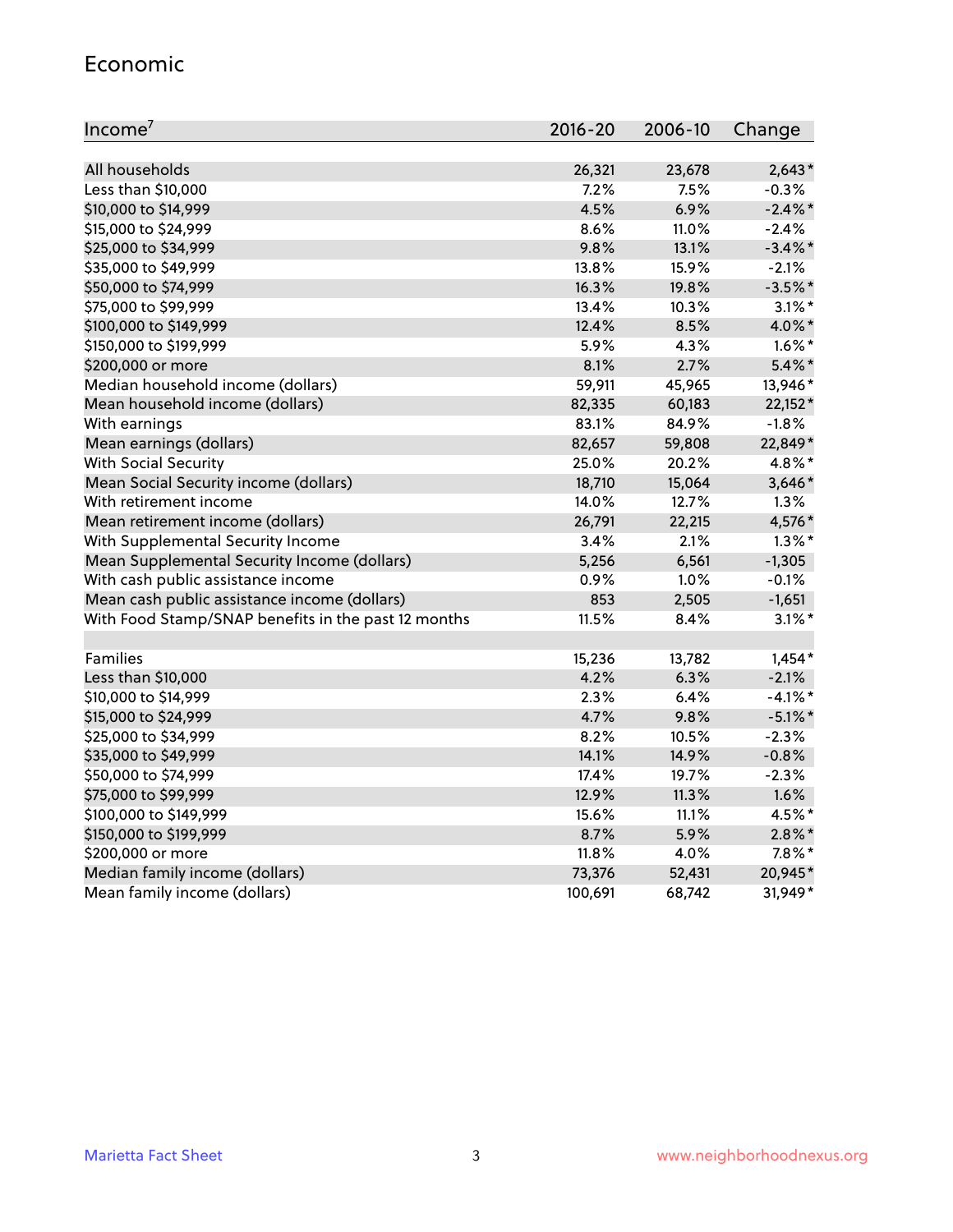### Economic, continued...

| Income, continued <sup>8</sup>                           | $2016 - 20$ | 2006-10 | Change      |
|----------------------------------------------------------|-------------|---------|-------------|
|                                                          |             |         |             |
| Nonfamily households                                     | 11,085      | 9,896   | $1,189*$    |
| Median nonfamily income (dollars)                        | 40,542      | 35,967  | 4,576*      |
| Mean nonfamily income (dollars)                          | 54,023      | 44,900  | $9,123*$    |
|                                                          |             |         |             |
| Median earnings for workers (dollars)                    | 31,381      | 24,729  | $6,651*$    |
| Median earnings for male full-time, year-round workers   | 42,246      | 37,601  | 4,645*      |
| (dollars)                                                |             |         |             |
| Median earnings for female full-time, year-round workers | 45,024      | 34,744  | 10,280*     |
| (dollars)                                                |             |         |             |
|                                                          |             |         |             |
| Per capita income (dollars)                              | 31,086      | 24,043  | $7,043*$    |
|                                                          |             |         |             |
|                                                          |             |         |             |
| Families and People Below Poverty Level <sup>9</sup>     | $2016 - 20$ | 2006-10 | Change      |
|                                                          |             |         |             |
| <b>All families</b>                                      | 9.9%        | 17.1%   | $-7.2%$ *   |
| With related children under 18 years                     | 15.4%       | 23.1%   | $-7.7%$     |
| With related children under 5 years only                 | 21.2%       | 25.0%   | $-3.8%$     |
| Married couple families                                  | 3.9%        | 11.2%   | $-7.3\%$ *  |
| With related children under 18 years                     | 7.2%        | 15.7%   | $-8.5%$ *   |
| With related children under 5 years only                 | 6.8%        | 13.8%   | $-7.0%$     |
| Families with female householder, no husband present     | 19.6%       | 30.7%   | $-11.1\%$ * |
| With related children under 18 years                     | 24.0%       | 36.5%   | $-12.5%$    |
| With related children under 5 years only                 | 40.7%       | 35.3%   | 5.4%        |
|                                                          |             |         |             |
| All people                                               | 14.1%       | 20.5%   | $-6.4\%$ *  |
| Under 18 years                                           | 20.1%       | 28.3%   | $-8.3%$     |
| Related children under 18 years                          | 19.9%       | 28.4%   | $-8.5%$ *   |
| Related children under 5 years                           | 25.3%       | 35.3%   | $-10.0%$    |
| Related children 5 to 17 years                           | 17.7%       | 24.8%   | $-7.1%$     |
| 18 years and over                                        | 12.1%       | 18.1%   | $-6.0\%$ *  |
| 18 to 64 years                                           | 12.0%       | 18.9%   | $-6.9\%$ *  |
| 65 years and over                                        | 12.9%       | 12.5%   | 0.4%        |
| People in families                                       | 11.5%       | 18.9%   | $-7.4\%$ *  |
| Unrelated individuals 15 years and over                  | 22.1%       | 24.8%   | $-2.7%$     |
|                                                          |             |         |             |
| Non-Hispanic white people                                | 9.9%        | 10.9%   | $-1.0%$     |
| Black or African-American people                         | 13.8%       | 22.1%   | $-8.3\%$ *  |
| Asian people                                             | 7.8%        | 8.9%    | $-1.2%$     |
| Hispanic or Latino people                                | 22.1%       | 36.9%   | $-14.8\%$ * |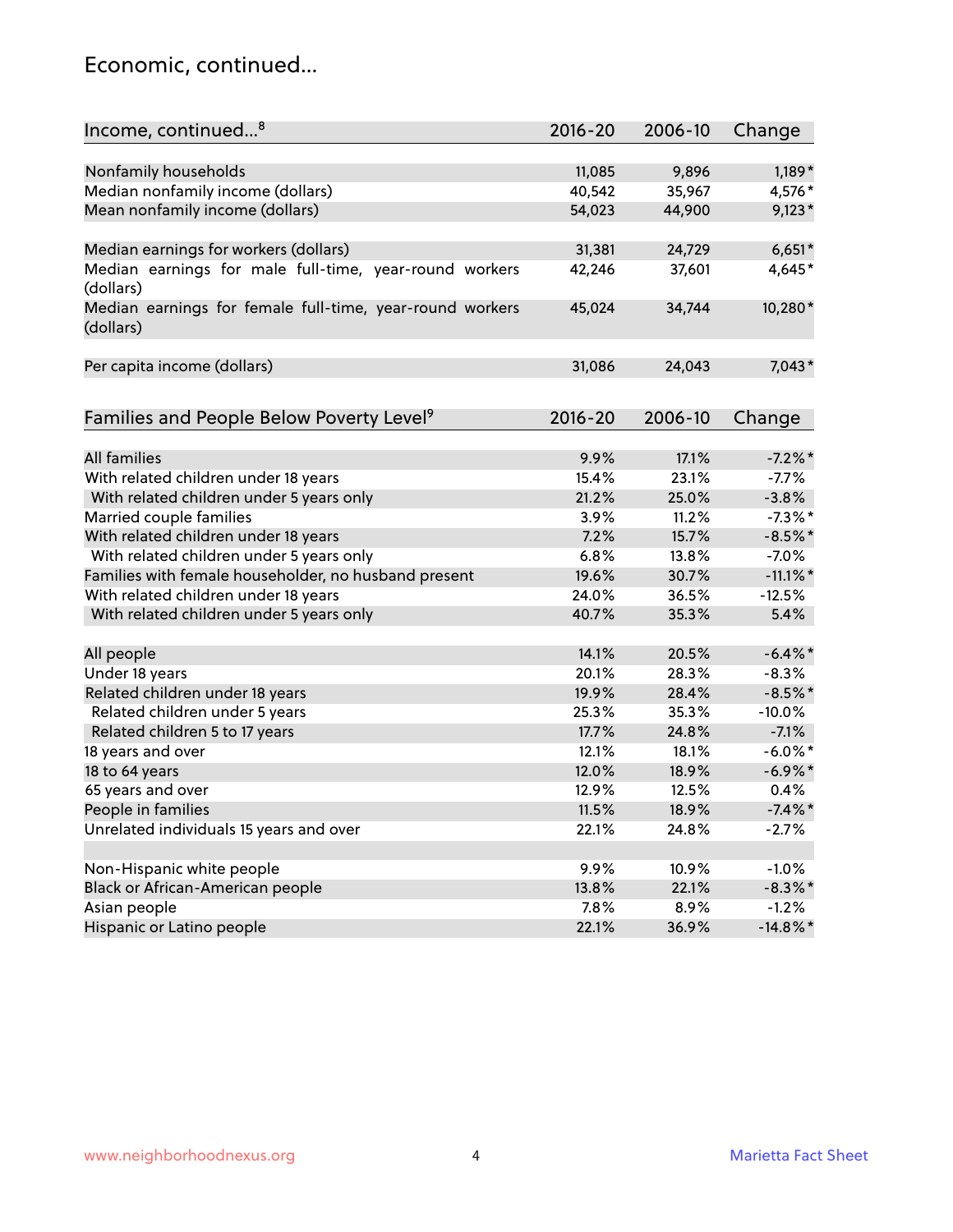# Employment

| Employment Status <sup>10</sup>                                             | $2016 - 20$ | 2006-10 | Change     |
|-----------------------------------------------------------------------------|-------------|---------|------------|
|                                                                             |             |         |            |
| Population 16 years and over                                                | 56,775      | 50,172  | $6,603*$   |
| In labor force                                                              | 64.3%       | 68.5%   | $-4.1%$ *  |
| Civilian labor force                                                        | 64.2%       | 68.0%   | $-3.8\%$ * |
| Employed                                                                    | 61.7%       | 61.9%   | $-0.2%$    |
| Unemployed                                                                  | 2.5%        | 6.1%    | $-3.6%$    |
| <b>Armed Forces</b>                                                         | 0.1%        | 0.5%    | $-0.4%$    |
| Not in labor force                                                          | 35.7%       | 31.5%   | $4.1\%$ *  |
| Civilian labor force                                                        | 36,475      | 34,121  | 2,354      |
| <b>Unemployment Rate</b>                                                    | 3.9%        | 9.0%    | $-5.1%$    |
|                                                                             |             |         |            |
| Females 16 years and over                                                   | 27,984      | 24,559  | $3,425*$   |
| In labor force                                                              | 61.5%       | 61.0%   | 0.5%       |
| Civilian labor force                                                        | 61.4%       | 60.8%   | 0.6%       |
| Employed                                                                    | 58.4%       | 55.2%   | 3.3%       |
| Own children of the householder under 6 years                               | 6,573       | 5,133   | $1,440*$   |
| All parents in family in labor force                                        | 64.5%       | 58.9%   | 5.6%       |
|                                                                             |             |         |            |
| Own children of the householder 6 to 17 years                               | 9,565       | 7,490   | 2,075*     |
| All parents in family in labor force                                        | 72.4%       | 72.5%   | $-0.1%$    |
|                                                                             |             |         |            |
| Industry <sup>11</sup>                                                      | $2016 - 20$ | 2006-10 | Change     |
|                                                                             |             |         |            |
| Civilian employed population 16 years and over                              | 35,056      | 31,064  | 3,992*     |
| Agriculture, forestry, fishing and hunting, and mining                      | 0.8%        | 0.5%    | 0.3%       |
| Construction                                                                | 12.6%       | 14.2%   | $-1.5%$    |
| Manufacturing                                                               | 6.6%        | 7.8%    | $-1.3%$    |
| Wholesale trade                                                             | 3.1%        | 2.1%    | 1.0%       |
| Retail trade                                                                | 12.0%       | 12.2%   | $-0.2%$    |
| Transportation and warehousing, and utilities                               | 3.2%        | 4.8%    | $-1.6\%$ * |
| Information                                                                 | 1.8%        | 3.1%    | $-1.3%$    |
| Finance and insurance, and real estate and rental and leasing               | 7.9%        | 5.8%    | $2.0\%$ *  |
| Professional, scientific, and management, and administrative                | 17.5%       | 15.0%   | $2.5%$ *   |
| and waste management services                                               |             |         |            |
| Educational services, and health care and social assistance                 | 17.2%       | 15.7%   | 1.5%       |
| Arts, entertainment, and recreation, and accommodation and<br>food services | 11.4%       | 9.5%    | 1.9%       |
| Other services, except public administration                                | 3.7%        | 5.0%    | $-1.3%$    |
| Public administration                                                       | 2.2%        | 4.3%    | $-2.0\%$ * |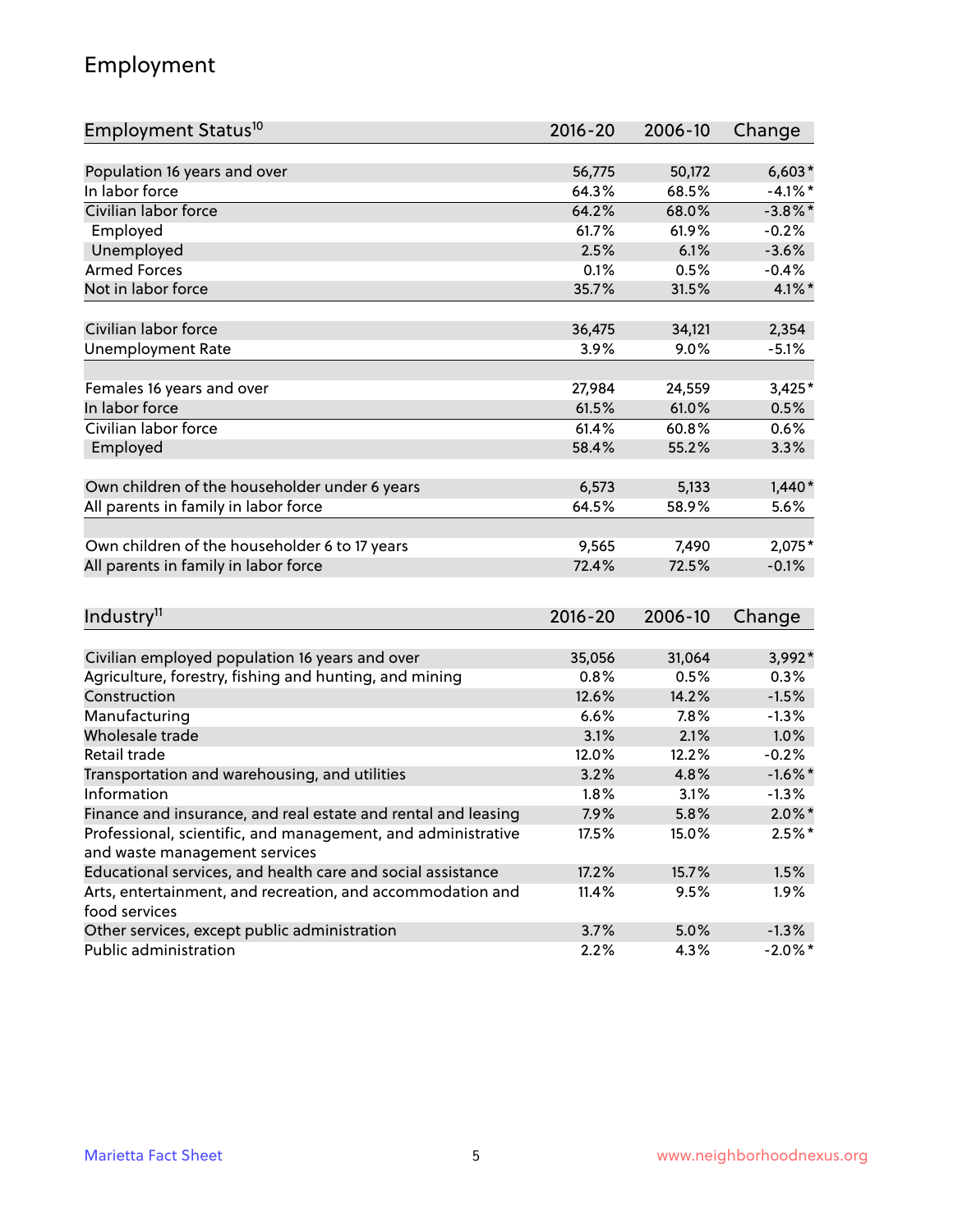# Employment, continued...

| Occupation <sup>12</sup>                                                    | $2016 - 20$ | 2006-10 | Change    |
|-----------------------------------------------------------------------------|-------------|---------|-----------|
| Civilian employed population 16 years and over                              | 35,056      | 31,064  | 3,992*    |
| Management, business, science, and arts occupations                         | 38.5%       | 32.4%   | $6.1\%$ * |
| Service occupations                                                         | 17.6%       | 17.6%   | 0.1%      |
| Sales and office occupations                                                | 20.2%       | 25.8%   | $-5.5%$ * |
|                                                                             |             |         | $-2.2%$   |
| Natural<br>and<br>resources,<br>construction,<br>maintenance<br>occupations | 13.5%       | 15.7%   |           |
| Production, transportation, and material moving occupations                 | 10.1%       | 8.6%    | 1.5%      |
| Class of Worker <sup>13</sup>                                               | $2016 - 20$ | 2006-10 | Change    |
|                                                                             |             |         |           |
| Civilian employed population 16 years and over                              | 35,056      | 31,064  | 3,992*    |
| Private wage and salary workers                                             | 83.8%       | 81.6%   | 2.1%      |
| Government workers                                                          | 8.7%        | 11.6%   | $-2.9%$ * |
| Self-employed in own not incorporated business workers                      | 7.1%        | 6.7%    | 0.4%      |
| Unpaid family workers                                                       | 0.4%        | 0.0%    | 0.4%      |
| Job Flows <sup>14</sup>                                                     | 2019        | 2010    | Change    |
|                                                                             |             |         |           |
| Total Jobs in district                                                      | 53,396      | 51,808  | 1,588     |
| Held by residents of district                                               | 6.4%        | 6.0%    | 0.4%      |
| Held by non-residents of district                                           | 93.6%       | 94.0%   | $-0.4%$   |
| Jobs by Industry Sector <sup>15</sup>                                       | 2019        | 2010    | Change    |
|                                                                             |             |         |           |
| Total Jobs in district                                                      | 53,396      | 51,808  | 1,588     |
| Goods Producing sectors                                                     | 17.5%       | 22.2%   | $-4.7%$   |
| Trade, Transportation, and Utilities sectors                                | 15.1%       | 12.6%   | 2.6%      |
| All Other Services sectors                                                  | 67.3%       | 65.2%   | 2.1%      |
|                                                                             |             |         |           |
| Total Jobs in district held by district residents                           | 3,436       | 3,127   | 309       |
| <b>Goods Producing sectors</b>                                              | 15.1%       | 17.4%   | $-2.3%$   |
| Trade, Transportation, and Utilities sectors                                | 12.7%       | 9.0%    | 3.7%      |
| All Other Services sectors                                                  | 72.2%       | 73.6%   | $-1.4%$   |
|                                                                             |             |         |           |
| Jobs by Earnings <sup>16</sup>                                              | 2019        | 2010    | Change    |
| Total Jobs in district                                                      | 53,396      | 51,808  | 1,588     |
| Jobs with earnings \$1250/month or less                                     | 18.0%       | 17.9%   | 0.1%      |
|                                                                             |             |         |           |
| Jobs with earnings \$1251/month to \$3333/month                             | 29.5%       | 33.3%   | $-3.8%$   |
| Jobs with earnings greater than \$3333/month                                | 52.5%       | 48.8%   | 3.7%      |
| Total Jobs in district held by district residents                           | 3,436       | 3,127   | 309       |
| Jobs with earnings \$1250/month or less                                     | 21.9%       | 22.9%   | $-0.9%$   |
| Jobs with earnings \$1251/month to \$3333/month                             | 34.9%       | 38.0%   | $-3.1%$   |
| Jobs with earnings greater than \$3333/month                                | 43.2%       | 39.1%   | 4.0%      |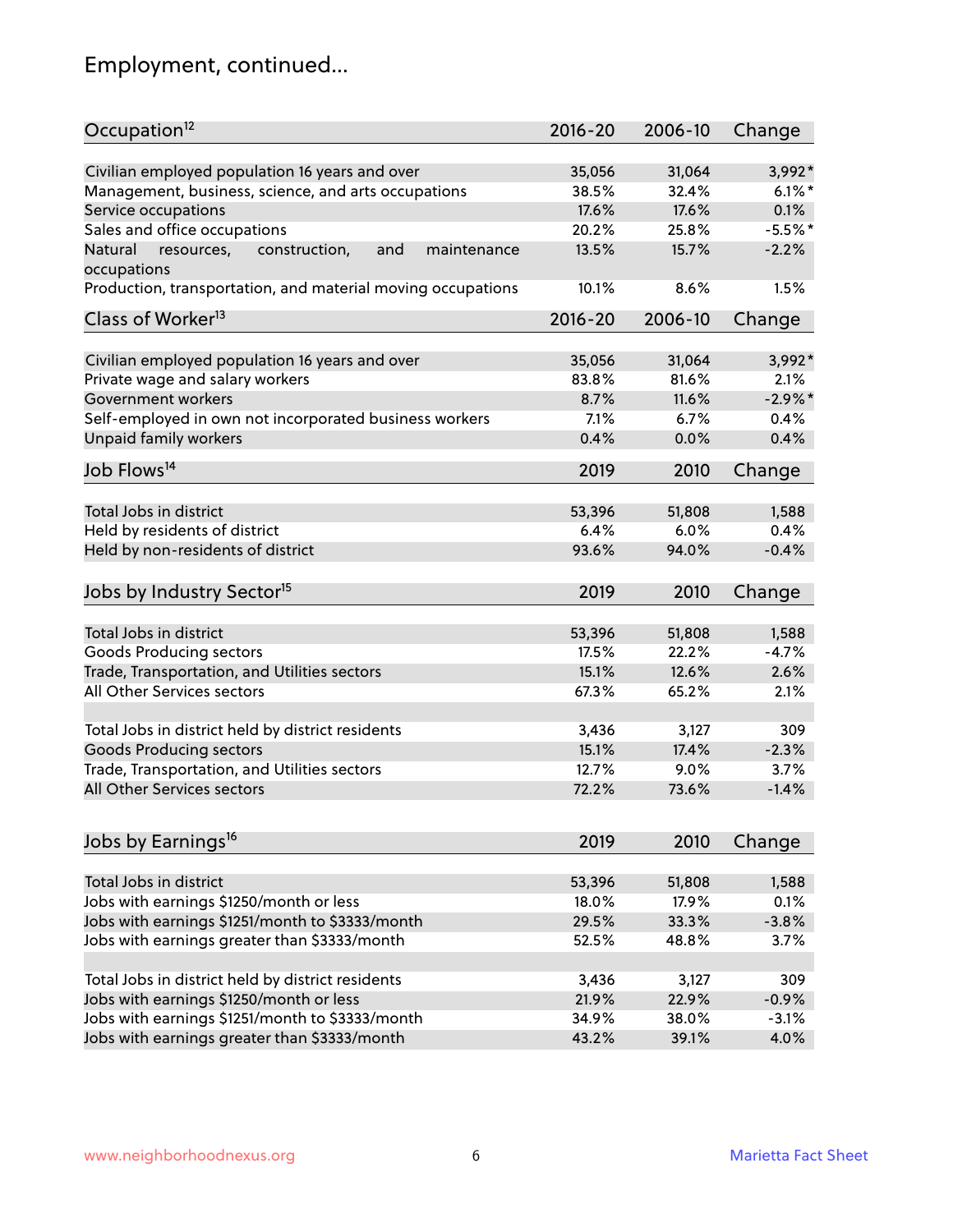# Employment, continued...

| Change  |
|---------|
|         |
| 1,588   |
| 1.8%    |
| $-6.2%$ |
| 4.3%    |
|         |
| 309     |
| 3.4%    |
| $-6.5%$ |
| 3.1%    |
|         |

#### Education

| School Enrollment <sup>18</sup>                | 2016-20 | 2006-10 | Change     |
|------------------------------------------------|---------|---------|------------|
|                                                |         |         |            |
| Population 3 years and over enrolled in school | 19,870  | 14,973  | 4,897*     |
| Nursery school, preschool                      | 7.5%    | 4.3%    | $3.2\%$ *  |
| Kindergarten                                   | 7.6%    | 7.4%    | 0.2%       |
| Elementary school (grades 1-8)                 | 35.7%   | 39.2%   | $-3.5%$    |
| High school (grades 9-12)                      | 16.1%   | 15.3%   | 0.7%       |
| College or graduate school                     | 33.2%   | 33.7%   | $-0.5%$    |
| Educational Attainment <sup>19</sup>           | 2016-20 | 2006-10 | Change     |
|                                                |         |         |            |
| Population 25 years and over                   | 45,765  | 40,680  | $5,085*$   |
| Less than 9th grade                            | 10.1%   | 10.4%   | $-0.3%$    |
| 9th to 12th grade, no diploma                  | 7.1%    | 10.2%   | $-3.2\%$ * |
| High school graduate (includes equivalency)    | 20.6%   | 25.1%   | $-4.5%$ *  |
| Some college, no degree                        | 19.9%   | 19.0%   | $0.9\%$    |
| Associate's degree                             | 6.3%    | 4.6%    | $1.7\%$ *  |
| Bachelor's degree                              | 23.3%   | 21.3%   | $2.0\%$ *  |
| Graduate or professional degree                | 12.6%   | 9.3%    | $3.3\%$ *  |
|                                                |         |         |            |
| Percent high school graduate or higher         | 82.8%   | 79.3%   | $3.5\%$ *  |
| Percent bachelor's degree or higher            | 36.0%   | 30.6%   | $5.3\%$ *  |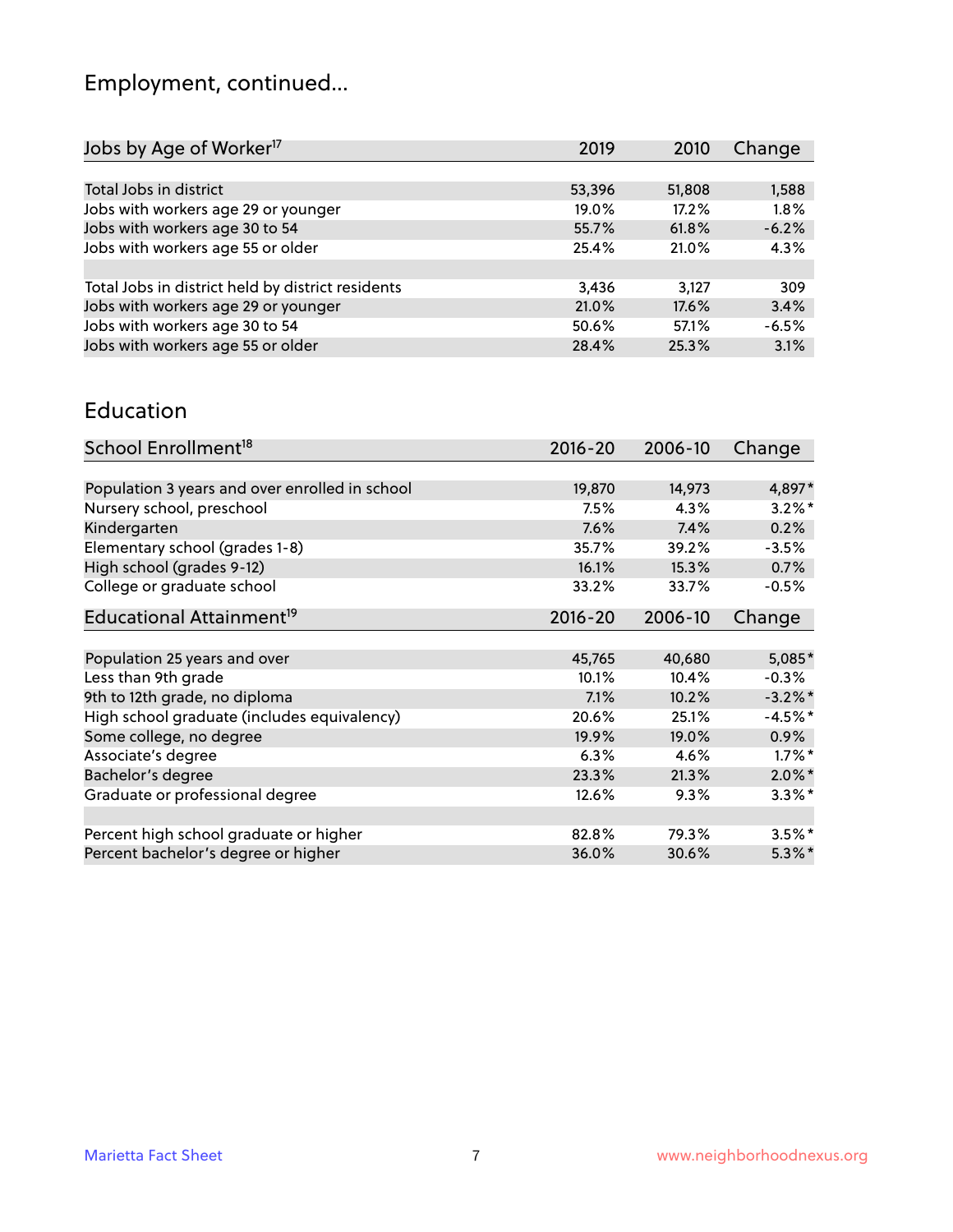### Housing

| Households by Type <sup>20</sup>                     | 2016-20     | 2006-10 | Change                  |
|------------------------------------------------------|-------------|---------|-------------------------|
|                                                      |             |         |                         |
| Total households                                     | 26,321      | 23,678  | $2,643*$                |
| Family households (families)                         | 57.9%       | 58.2%   | $-0.3%$                 |
| With own children under 18 years                     | 29.2%       | 28.6%   | 0.6%                    |
| Married-couple family                                | 35.5%       | 37.1%   | $-1.6%$                 |
| With own children of the householder under 18 years  | 16.7%       | 18.3%   | $-1.6%$                 |
| Male householder, no wife present, family            | 4.8%        | 5.2%    | $-0.4%$                 |
| With own children of the householder under 18 years  | 2.3%        | 1.6%    | 0.6%                    |
| Female householder, no husband present, family       | 17.6%       | 15.9%   | 1.7%                    |
| With own children of the householder under 18 years  | 10.2%       | 8.6%    | 1.6%                    |
| Nonfamily households                                 | 42.1%       | 41.8%   | 0.3%                    |
| Householder living alone                             | 33.5%       | 32.2%   | 1.3%                    |
| 65 years and over                                    | 10.2%       | 9.7%    | 0.5%                    |
|                                                      |             |         |                         |
| Households with one or more people under 18 years    | 31.7%       | 32.1%   | $-0.4%$                 |
| Households with one or more people 65 years and over | 22.7%       | 18.5%   | $4.2\%$ *               |
|                                                      |             |         |                         |
| Average household size                               | 2.53        | 2.48    | 0.05                    |
| Average family size                                  | 3.30        | 3.14    | 0.16                    |
|                                                      |             |         |                         |
| Housing Occupancy <sup>21</sup>                      | $2016 - 20$ | 2006-10 | Change                  |
|                                                      |             |         |                         |
| Total housing units                                  | 28,669      | 26,971  | $1,698*$                |
| Occupied housing units                               | 91.8%       | 87.8%   | 4.0%*                   |
| Vacant housing units                                 | 8.2%        | 12.2%   | $-4.0\%$ *              |
|                                                      |             |         |                         |
| Homeowner vacancy rate                               | 3.9         | 3.0     | 0.9 <sub>0</sub>        |
| Rental vacancy rate                                  | 3.7         | 12.3    | $-8.6*$                 |
|                                                      |             |         |                         |
| Units in Structure <sup>22</sup>                     | $2016 - 20$ | 2006-10 |                         |
|                                                      |             |         | Change                  |
| Total housing units                                  | 28,669      | 26,971  | $1,698*$                |
| 1-unit, detached                                     | 50.7%       | 43.8%   | $6.8\%$ *               |
| 1-unit, attached                                     | 13.9%       | 8.9%    | $5.0\%$ *               |
| 2 units                                              | 2.0%        | 4.7%    | $-2.7%$ *               |
| 3 or 4 units                                         | 1.8%        | 4.6%    | $-2.8\%$ *              |
| 5 to 9 units                                         | 6.7%        | 9.1%    | $-2.4\%$ *              |
| 10 to 19 units                                       | 9.6%        | 15.4%   |                         |
| 20 or more units                                     | 13.6%       | 9.3%    | $-5.8\%$ *<br>$4.2\%$ * |
| Mobile home                                          | 1.9%        | 4.2%    | $-2.3\%$ *              |
| Boat, RV, van, etc.                                  | 0.0%        | 0.1%    | $-0.1%$                 |
|                                                      |             |         |                         |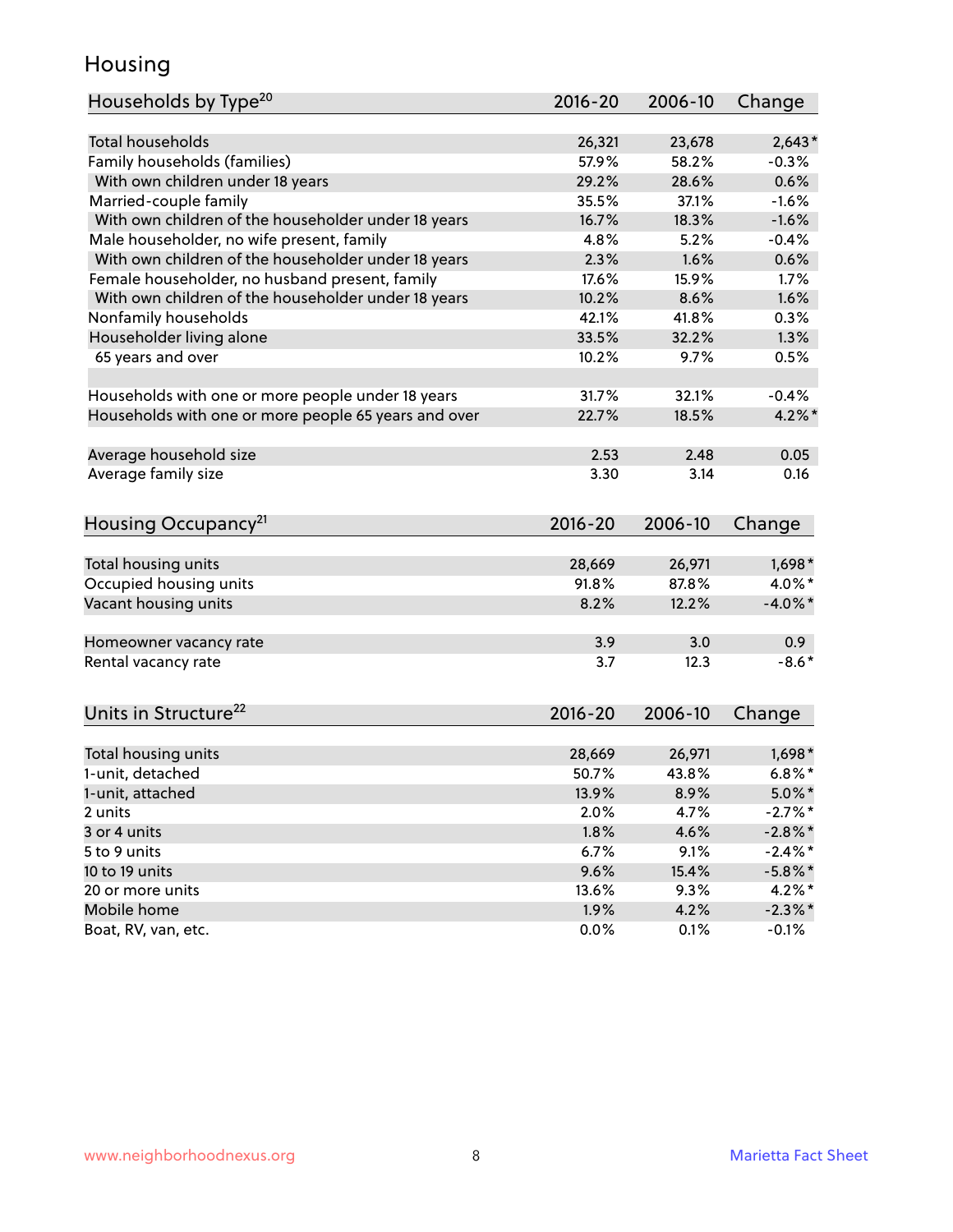# Housing, Continued...

| Year Structure Built <sup>23</sup>             | 2016-20     | 2006-10 | Change     |
|------------------------------------------------|-------------|---------|------------|
| Total housing units                            | 28,669      | 26,971  | $1,698*$   |
| Built 2014 or later                            | 2.7%        | (X)     | (X)        |
| Built 2010 to 2013                             | 1.8%        | (X)     | (X)        |
| Built 2000 to 2009                             | 17.7%       | 19.2%   | $-1.5%$    |
| Built 1990 to 1999                             | 15.4%       | 14.3%   | 1.1%       |
| Built 1980 to 1989                             | 17.7%       | 20.3%   | $-2.6%$    |
| Built 1970 to 1979                             | 13.8%       | 14.8%   | $-1.0%$    |
| Built 1960 to 1969                             | 11.8%       | 12.0%   | $-0.2%$    |
| Built 1950 to 1959                             | 8.5%        | 11.1%   | $-2.5%$ *  |
| Built 1940 to 1949                             | 5.1%        | 4.8%    | 0.3%       |
| Built 1939 or earlier                          | 5.5%        | 3.6%    | $1.9\%$ *  |
|                                                |             |         |            |
| Housing Tenure <sup>24</sup>                   | $2016 - 20$ | 2006-10 | Change     |
| Occupied housing units                         | 26,321      | 23,678  | $2,643*$   |
| Owner-occupied                                 | 49.0%       | 48.9%   | 0.0%       |
| Renter-occupied                                | 51.0%       | 51.1%   | $-0.0%$    |
| Average household size of owner-occupied unit  | 2.64        | 2.50    | $0.14*$    |
| Average household size of renter-occupied unit | 2.43        | 2.46    | $-0.03$    |
| Residence 1 Year Ago <sup>25</sup>             | $2016 - 20$ | 2006-10 | Change     |
|                                                |             |         |            |
| Population 1 year and over                     | 71,188      | 61,649  | $9,539*$   |
| Same house                                     | 80.3%       | 72.5%   | $7.8\%$ *  |
| Different house in the U.S.                    | 18.7%       | 26.1%   | $-7.4\%$ * |
| Same county                                    | 11.6%       | 13.6%   | $-2.0%$    |
| Different county                               | 7.1%        | 12.6%   | $-5.4\%$ * |
| Same state                                     | 5.1%        | 6.6%    | $-1.5%$    |
| Different state                                | 2.0%        | 6.0%    | $-4.0\%$ * |
| Abroad                                         | 1.0%        | 1.4%    | $-0.4%$    |
| Value of Housing Unit <sup>26</sup>            | $2016 - 20$ | 2006-10 | Change     |
| Owner-occupied units                           | 12,886      | 11,587  | $1,299*$   |
| Less than \$50,000                             | 4.2%        | 7.2%    | $-3.1%$    |
| \$50,000 to \$99,999                           | 5.4%        | 8.1%    | $-2.7%$    |
| \$100,000 to \$149,999                         | 10.1%       | 17.1%   | $-7.0\%$ * |
| \$150,000 to \$199,999                         | 19.4%       | 22.5%   | $-3.0%$    |
| \$200,000 to \$299,999                         | 22.3%       | 26.3%   | $-4.0%$    |
| \$300,000 to \$499,999                         | 27.3%       | 14.6%   | 12.7%*     |
| \$500,000 to \$999,999                         | 9.5%        | 3.2%    | $6.3\%$ *  |
| \$1,000,000 or more                            | 1.8%        | 1.0%    | 0.8%       |
| Median (dollars)                               | 252,519     | 187,986 | 64,533*    |
| Mortgage Status <sup>27</sup>                  | $2016 - 20$ | 2006-10 | Change     |
| Owner-occupied units                           | 12,886      | 11,587  | 1,299*     |
| Housing units with a mortgage                  | 68.3%       | 75.1%   | $-6.8\%$ * |
| Housing units without a mortgage               | 31.7%       | 24.9%   | $6.8\%$ *  |
|                                                |             |         |            |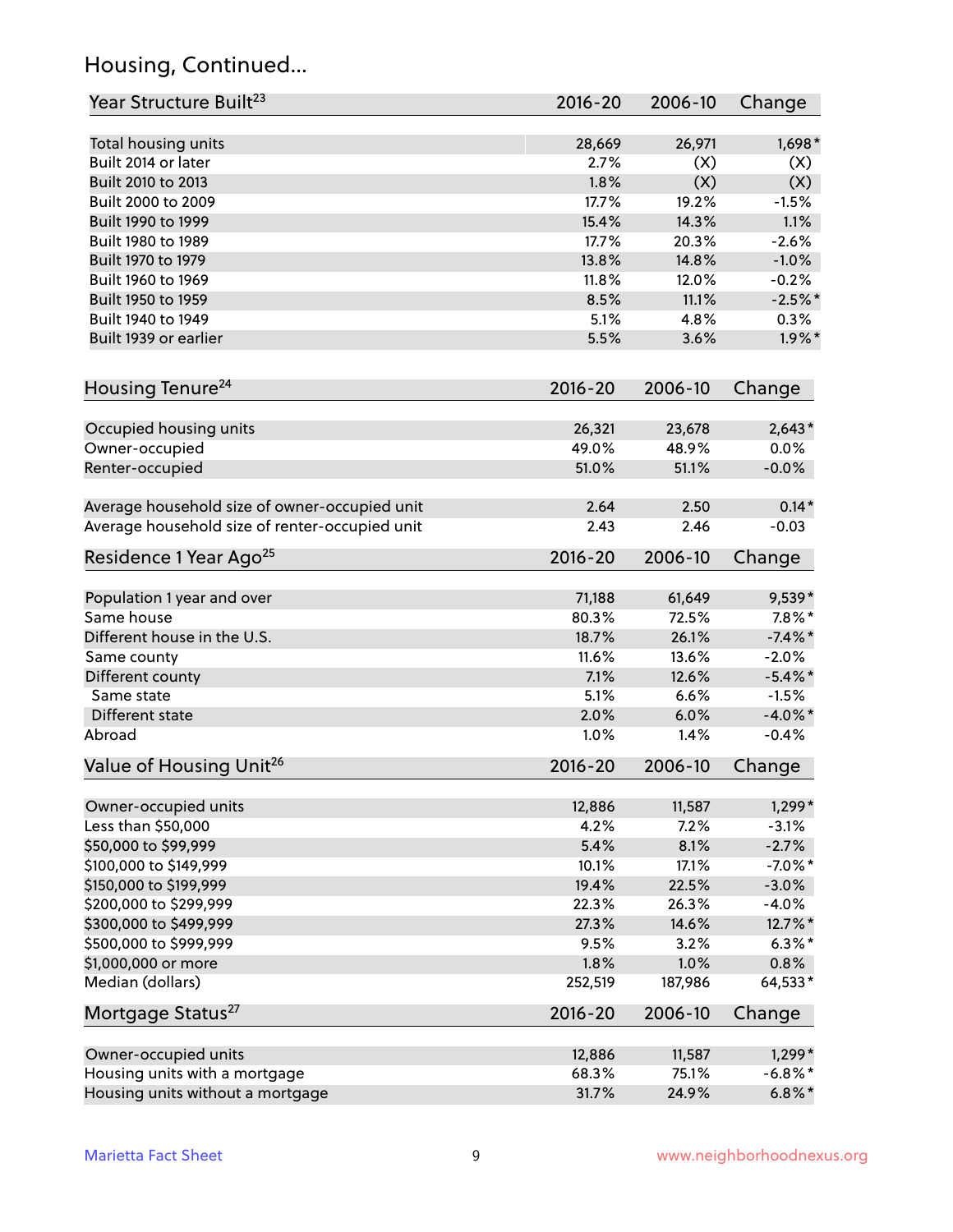# Housing, Continued...

| Selected Monthly Owner Costs <sup>28</sup>                                            | 2016-20     | 2006-10 | Change      |
|---------------------------------------------------------------------------------------|-------------|---------|-------------|
| Housing units with a mortgage                                                         | 8,798       | 8,699   | 99          |
| Less than \$300                                                                       | 0.2%        | 0.1%    | 0.1%        |
| \$300 to \$499                                                                        | 0.7%        | 1.1%    | $-0.3%$     |
| \$500 to \$999                                                                        | 15.4%       | 15.7%   | $-0.3%$     |
| \$1,000 to \$1,499                                                                    | 31.2%       | 30.4%   | 0.8%        |
| \$1,500 to \$1,999                                                                    | 26.6%       | 27.1%   | $-0.5%$     |
| \$2,000 to \$2,999                                                                    | 19.8%       | 19.0%   | 0.8%        |
| \$3,000 or more                                                                       | 6.0%        | 6.6%    | $-0.6%$     |
| Median (dollars)                                                                      | 1,545       | 1,550   | $-5$        |
| Housing units without a mortgage                                                      | 4,088       | 2,888   | $1,200*$    |
| Less than \$150                                                                       | 1.4%        | 2.3%    | $-0.8%$     |
| \$150 to \$249                                                                        | 6.7%        | 14.8%   | $-8.1%$     |
| \$250 to \$349                                                                        | 18.8%       | 15.6%   | 3.2%        |
| \$350 to \$499                                                                        | 31.2%       | 40.1%   | $-8.8%$     |
| \$500 to \$699                                                                        | 24.9%       | 15.1%   | 9.8%        |
| \$700 or more                                                                         | 17.0%       | 12.2%   | 4.8%        |
| Median (dollars)                                                                      | 455         | 413     | 42*         |
| Selected Monthly Owner Costs as a Percentage of<br>Household Income <sup>29</sup>     | $2016 - 20$ | 2006-10 | Change      |
| Housing units with a mortgage (excluding units where<br>SMOCAPI cannot be computed)   | 8,798       | 8,642   | 156         |
| Less than 20.0 percent                                                                | 54.1%       | 31.3%   | 22.9%*      |
| 20.0 to 24.9 percent                                                                  | 14.9%       | 14.0%   | $0.9\%$     |
| 25.0 to 29.9 percent                                                                  | 7.6%        | 13.7%   | $-6.0\%$ *  |
| 30.0 to 34.9 percent                                                                  | 5.2%        | 12.9%   | $-7.7\%$ *  |
| 35.0 percent or more                                                                  | 18.2%       | 28.2%   | $-10.0\%$ * |
| Not computed                                                                          | $\pmb{0}$   | 57      | $-57$       |
| Housing unit without a mortgage (excluding units where<br>SMOCAPI cannot be computed) | 3,948       | 2,888   | 1,060       |
| Less than 10.0 percent                                                                | 56.1%       | 41.6%   | 14.5%       |
| 10.0 to 14.9 percent                                                                  | 14.2%       | 17.7%   | $-3.5%$     |
| 15.0 to 19.9 percent                                                                  | 11.5%       | 13.5%   | $-2.0%$     |
| 20.0 to 24.9 percent                                                                  | 3.0%        | 10.0%   | $-7.0%$     |
| 25.0 to 29.9 percent                                                                  | 3.3%        | 4.3%    | $-1.0%$     |
| 30.0 to 34.9 percent                                                                  | 2.0%        | 0.9%    | 1.0%        |
| 35.0 percent or more                                                                  | 10.0%       | 12.0%   | $-2.0%$     |
| Not computed                                                                          | 140         | 0       | 140         |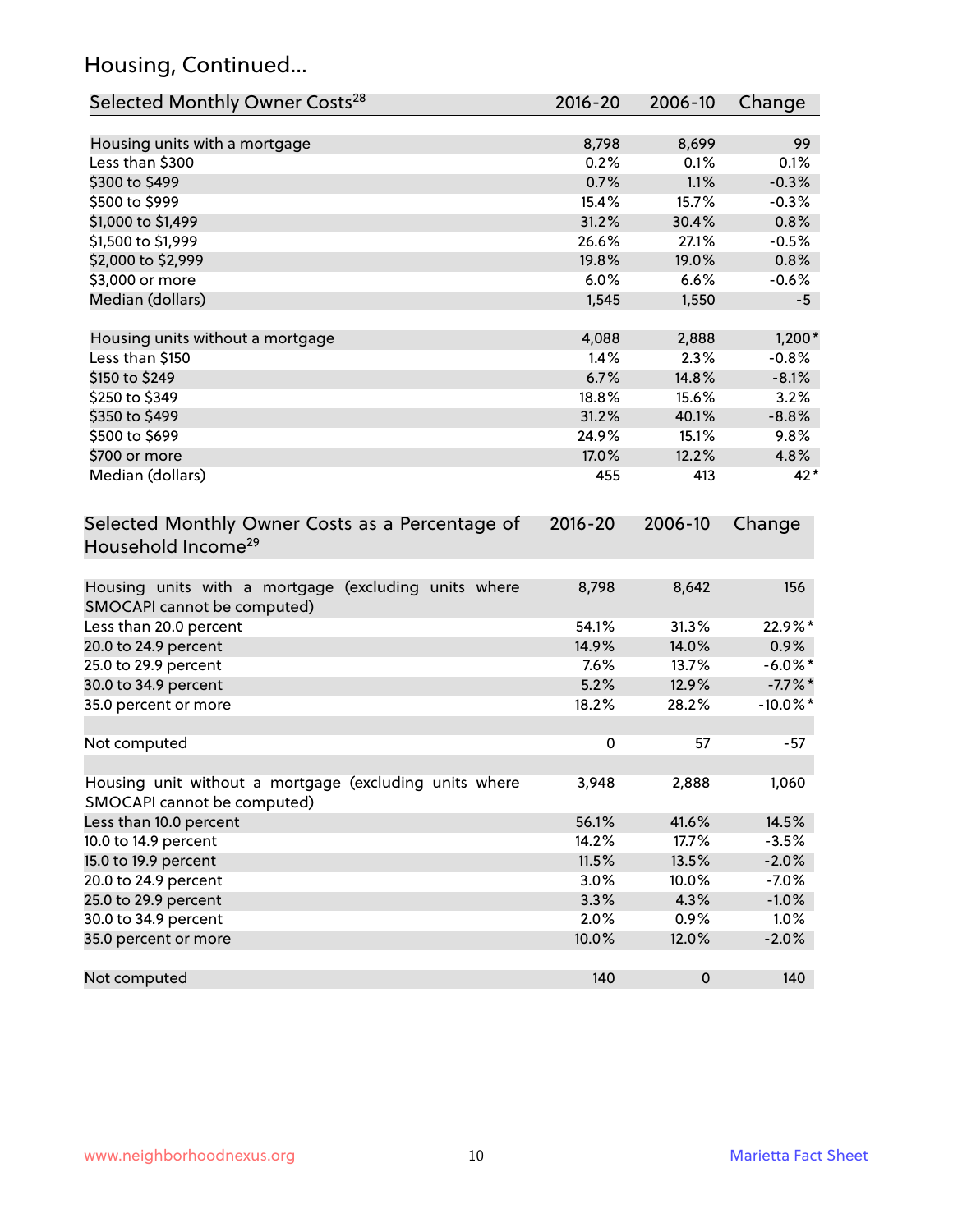# Housing, Continued...

| Gross Rent <sup>30</sup>                                                       | 2016-20     | 2006-10 | Change         |
|--------------------------------------------------------------------------------|-------------|---------|----------------|
| Occupied units paying rent                                                     | 13,185      | 11,821  | $1,364*$       |
| Less than \$200                                                                | 0.5%        | 1.5%    | $-1.0\%$       |
| \$200 to \$499                                                                 | 4.8%        | 6.9%    | $-2.1%$        |
| \$500 to \$749                                                                 | 6.6%        | 23.8%   | $-17.2\%$ *    |
| \$750 to \$999                                                                 | 23.6%       | 39.0%   | $-15.4\%$ *    |
| \$1,000 to \$1,499                                                             | 51.3%       | 25.1%   | 26.2%*         |
|                                                                                | 10.3%       | 2.8%    | $7.5%$ *       |
| \$1,500 to \$1,999<br>\$2,000 or more                                          | 2.9%        |         |                |
|                                                                                |             | 0.9%    | 2.0%           |
| Median (dollars)                                                               | 1,106       | 951     | $155*$         |
| No rent paid                                                                   | 250         | 270     | $-20$          |
| Gross Rent as a Percentage of Household Income <sup>31</sup>                   | $2016 - 20$ | 2006-10 | Change         |
| Occupied units paying rent (excluding units where GRAPI<br>cannot be computed) | 12,967      | 11,630  | $1,337*$       |
| Less than 15.0 percent                                                         | 9.5%        | 10.6%   | $-1.1%$        |
| 15.0 to 19.9 percent                                                           | 14.7%       | 13.9%   | 0.7%           |
| 20.0 to 24.9 percent                                                           | 11.3%       | 13.7%   | $-2.4%$        |
| 25.0 to 29.9 percent                                                           | 11.3%       | 11.8%   | $-0.5%$        |
| 30.0 to 34.9 percent                                                           | 13.5%       | 9.8%    | $3.7\%$ *      |
| 35.0 percent or more                                                           | 39.8%       | 40.1%   | $-0.3%$        |
| Not computed                                                                   | 468         | 461     | 7 <sup>7</sup> |
| Transportation                                                                 |             |         |                |
| Commuting to Work <sup>32</sup>                                                | 2016-20     | 2006-10 | Change         |
| Workers 16 years and over                                                      | 34,314      | 30,630  | 3,684*         |
| Car, truck, or van - drove alone                                               | 73.4%       | 72.0%   | 1.4%           |
| Car, truck, or van - carpooled                                                 | 11.0%       | 15.3%   | $-4.3\%$ *     |
| Public transportation (excluding taxicab)                                      | 2.2%        | 3.1%    | $-0.8%$        |
| Walked                                                                         | 2.6%        | 3.1%    | $-0.5%$        |
| Other means                                                                    | 3.8%        | 2.3%    | $1.4\%$ *      |
| Worked at home                                                                 | 7.0%        | 4.2%    | $2.8\%$ *      |
| Mean travel time to work (minutes)                                             | 28.4        | 27.9    | 0.5            |
| Vehicles Available <sup>33</sup>                                               | $2016 - 20$ | 2006-10 | Change         |
| Occupied housing units                                                         | 26,321      | 23,678  | $2,643*$       |
| No vehicles available                                                          | 8.9%        | 9.6%    | $-0.7%$        |
| 1 vehicle available                                                            | 40.0%       | 39.3%   | 0.8%           |
| 2 vehicles available                                                           | 33.4%       | 36.8%   | $-3.5%$        |
| 3 or more vehicles available                                                   | 17.7%       | 14.3%   | 3.4%           |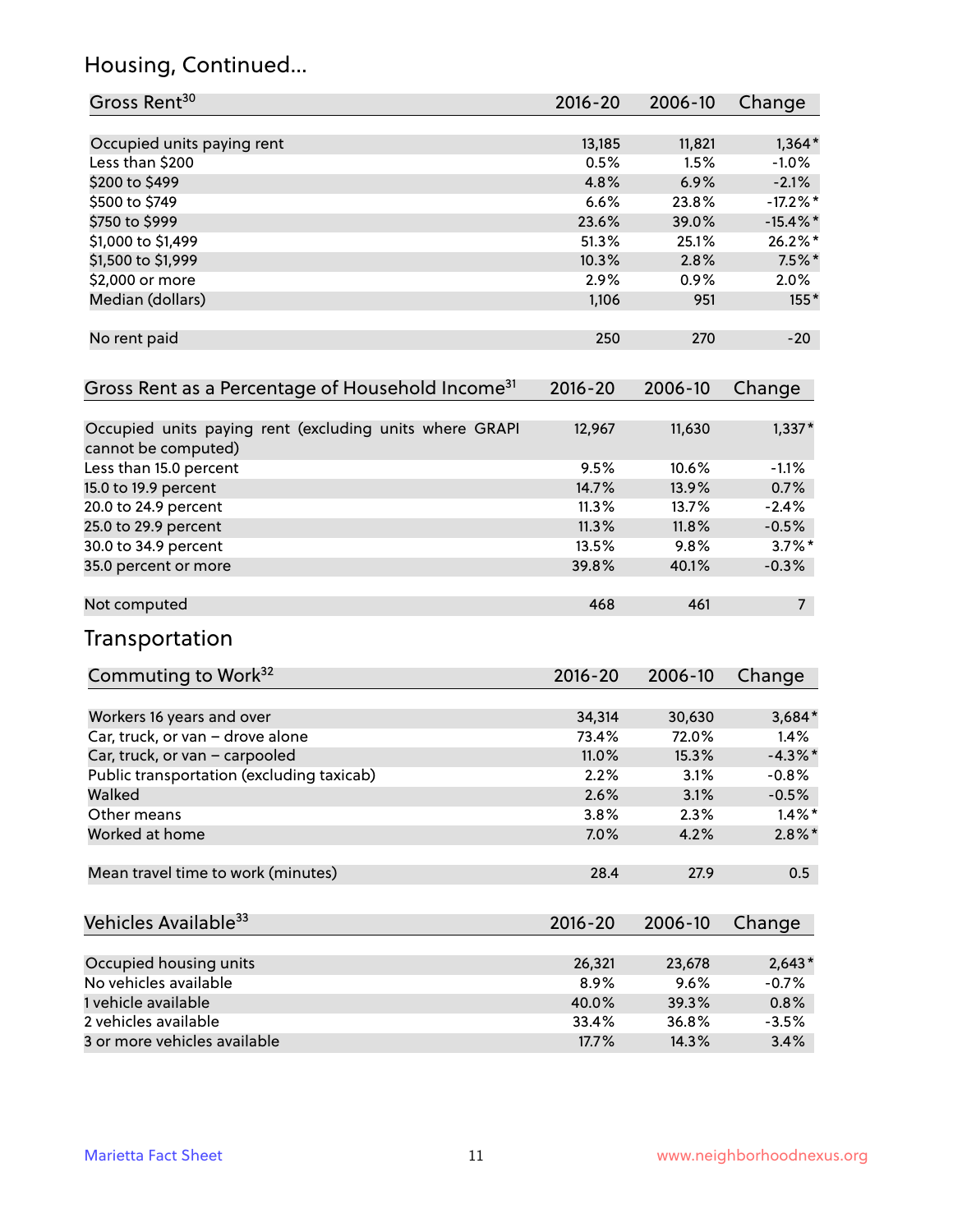#### Health

| Health Insurance coverage <sup>34</sup> | 2016-20 |
|-----------------------------------------|---------|
|-----------------------------------------|---------|

| Civilian Noninstitutionalized Population                | 69,090 |
|---------------------------------------------------------|--------|
| With health insurance coverage                          | 75.7%  |
| With private health insurance coverage                  | 56.7%  |
| With public health coverage                             | 26.1%  |
| No health insurance coverage                            | 24.3%  |
| Civilian Noninstitutionalized Population Under 19 years | 18,069 |
| No health insurance coverage                            | 16.4%  |
| Civilian Noninstitutionalized Population 19 to 64 years | 43,284 |
| In labor force:                                         | 34,154 |
| Employed:                                               | 32,840 |
| With health insurance coverage                          | 71.0%  |
| With private health insurance coverage                  | 67.5%  |
| With public coverage                                    | 4.9%   |
| No health insurance coverage                            | 29.0%  |
| Unemployed:                                             | 1,314  |
| With health insurance coverage                          | 52.7%  |
| With private health insurance coverage                  | 39.8%  |
| With public coverage                                    | 14.2%  |
| No health insurance coverage                            | 47.3%  |
| Not in labor force:                                     | 9,130  |
| With health insurance coverage                          | 61.0%  |
| With private health insurance coverage                  | 43.8%  |
| With public coverage                                    | 20.6%  |
| No health insurance coverage                            | 39.0%  |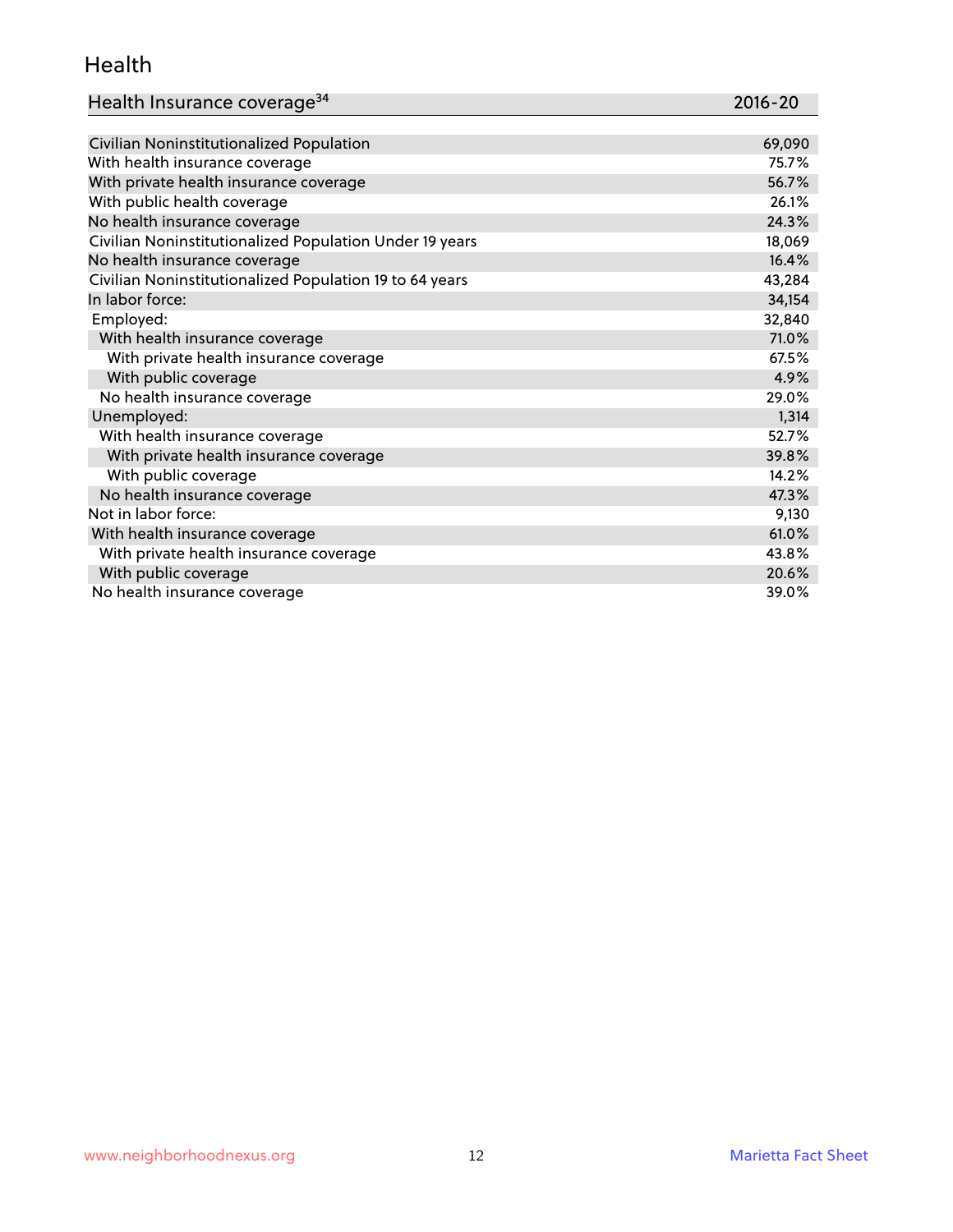# Employment Forecasts

| Forecast Employment by Sector <sup>35</sup>      | 2030   | 2020           | Change   |
|--------------------------------------------------|--------|----------------|----------|
|                                                  |        |                |          |
| <b>All Sectors</b>                               | 74,138 | 71,744         | 3.3%     |
| Goods Producing                                  | 12,665 | 12,398         | 2.2%     |
| Agriculture, forestry, fishing and hunting       | 5      | $\overline{7}$ | $-28.6%$ |
| Mining                                           | 0      | O              | 0.0%     |
| Construction                                     | 4,776  | 3,613          | 32.2%    |
| Manufacturing                                    | 7,884  | 8,778          | $-10.2%$ |
| <b>Service Providing</b>                         | 6,074  | 6,070          | 0.1%     |
| Wholesale trade                                  | 1,337  | 1,467          | $-8.9%$  |
| Retail trade                                     | 3,664  | 3,413          | 7.4%     |
| Transportation and warehousing                   | 730    | 717            | 1.8%     |
| <b>Utilities</b>                                 | 343    | 473            | $-27.5%$ |
| Information                                      | 1,955  | 1,672          | 16.9%    |
| <b>Financial activities</b>                      | 3,803  | 2,523          | 50.7%    |
| Finance and insurance                            | 3,062  | 1.776          | 72.4%    |
| Real estate and rental and leasing               | 741    | 747            | $-0.8%$  |
| Professional and business services               | 3,328  | 2,727          | 22.0%    |
| Professional, scientific, and technical services | 3,190  | 2.638          | 20.9%    |
| Management of companies and enterprises          | 138    | 89             | 55.1%    |
| <b>Education and health services</b>             | 27,612 | 26,329         | 4.9%     |
| <b>Education services</b>                        | 12,343 | 11,897         | 3.7%     |
| Health care and social assistance                | 15,269 | 14,432         | 5.8%     |
| Leisure and hospitality                          | 3,975  | 3,891          | 2.2%     |
| Arts, entertainment, and recreation              | 476    | 429            | 11.0%    |
| Accommodation and food services                  | 3,499  | 3,462          | 1.1%     |
| Other services, except public administration     | 1,389  | 1,519          | $-8.6%$  |
| Public administration                            | 7,729  | 8,451          | $-8.5%$  |

# Population Forecasts

| Population Forecasts <sup>36</sup> | 2030   | 2020   | Change |
|------------------------------------|--------|--------|--------|
|                                    |        |        |        |
| <b>Total Population</b>            | 85.261 | 76.770 | 11.1%  |
| <b>Total Households</b>            | 31.881 | 28.716 | 11.0%  |